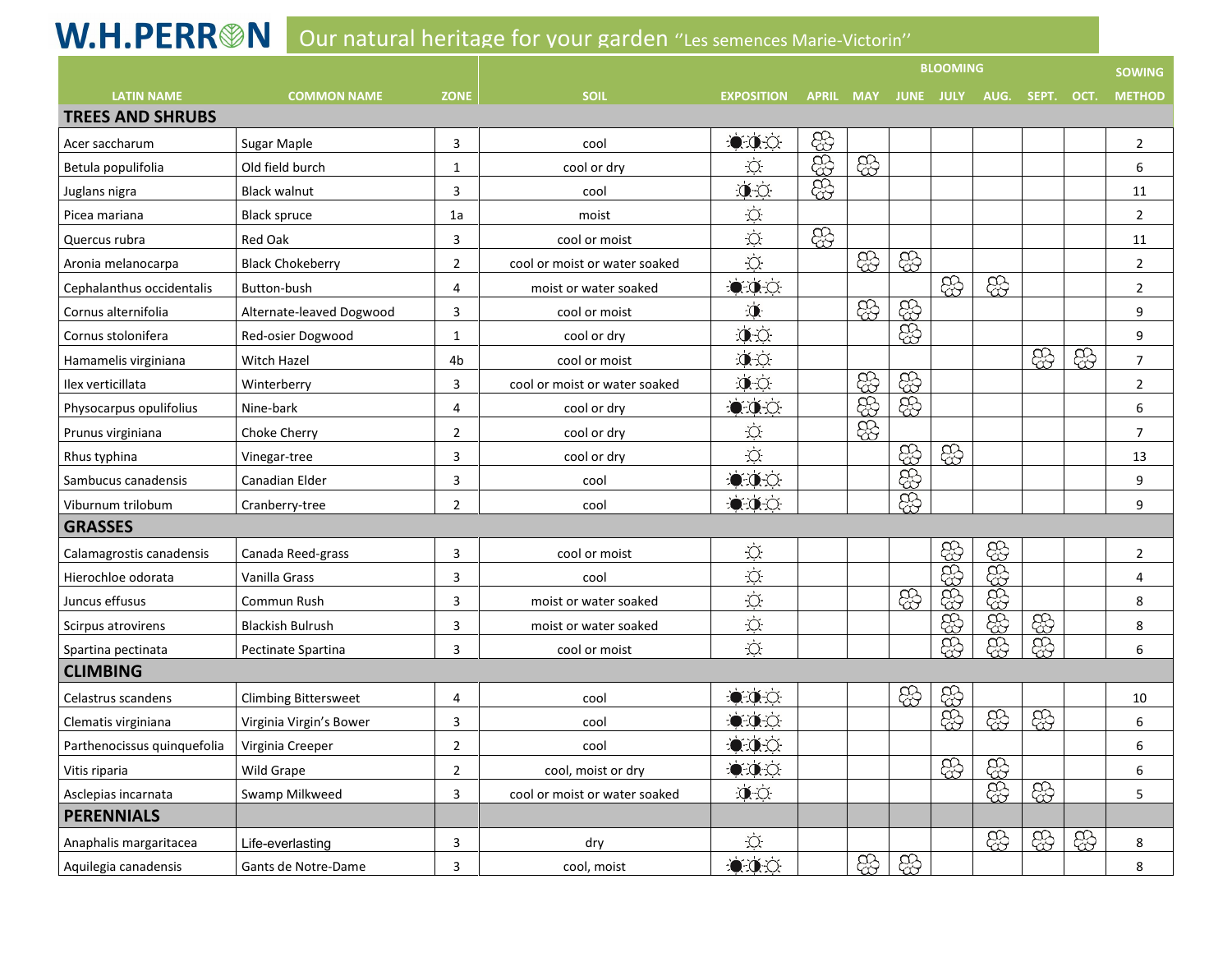|                         |                             |                |                             |                      | <b>BLOOMING</b> |            |             |             |      |       |      |                                |
|-------------------------|-----------------------------|----------------|-----------------------------|----------------------|-----------------|------------|-------------|-------------|------|-------|------|--------------------------------|
| <b>LATIN NAME</b>       | <b>COMMON NAME</b>          | <b>ZONE</b>    | <b>SOIL</b>                 | <b>EXPOSITION</b>    | <b>APRIL</b>    | <b>MAY</b> | <b>JUNE</b> | <b>JULY</b> | AUG. | SEPT. | OCT. | <b>SOWING</b><br><b>METHOD</b> |
|                         |                             |                |                             |                      |                 |            |             |             |      |       |      |                                |
| Asclepias syriaca       | Common milkweed             | $\overline{2}$ | cool, dry                   | $\bigcirc$           |                 |            |             | සි          | සි   | සි    |      | 5                              |
| Aster novae-angliae     | New England Aster           | 3              | cool, dry                   | $\bigcirc$           |                 |            |             |             | සි   | සි    | සි   | 1                              |
| Chelone glabra          | Snakehead                   | 3              | cool, moist or water soaked | $\bullet$            |                 |            |             | සි          | 8    | සි    | සි   | $\overline{7}$                 |
| Epilobium angustifolium | Firewood                    | $\overline{2}$ | cool, dry                   | Ċ.                   |                 |            |             | සි          | සි   | සි    |      | $\overline{7}$                 |
| Heliopsis helianthoides | <b>False Sunflower</b>      | 4              | cool                        | $\bigcirc$           |                 |            |             | සි          | සි   |       |      | $\overline{2}$                 |
| Hypericum pyramidatum   | Giant St. John'swort        | 4              | cool, moist                 | $\dot{Q}$            |                 |            |             | සි          | සි   |       |      | 8                              |
| Iris versicolor         | Larger Blue-Flag            | $\overline{2}$ | cool, moist, water soaked   | $\phi$               |                 |            | සි          | සි          |      |       |      | 13                             |
| Lathyrus maritimus      | Beach Pea                   | 3              | dry                         | Ö.                   |                 |            |             | ඝි          | සි   | සි    | ඝි   | 10                             |
| Lilium canadense        | Wild Yellow Lily            | 4              | cool or moist               | $\bullet$            |                 |            | සි          | \$          |      |       |      | $\mathbf{1}$                   |
| Monarda fistulosa       | Wild Bergamot               | 4              | cool                        | $\bigcirc$           |                 |            |             | සි          | සි   |       |      | 3                              |
| Oenothera victorinii    | Victorin's Evening Primrose | $\overline{2}$ | cool or dry                 | $\circlearrowleft$   |                 |            | සි          | ඝි          | ඝි   | සි    |      | 1                              |
| Phytolacca americana    | Pokeweed                    | 5              | cool or moist               | $\bigcirc$           |                 |            | සි          | සි          |      |       |      | 12                             |
| Solidago canadensis     | Canada Goldenrod            | 3              | cool or dry                 | $\circlearrowleft$   |                 |            |             | සි          | සි   | ඝි    |      | 6                              |
| Verbena hastata         | <b>Blue Vervein</b>         | 4              | cool, moist or water soaked | $\mathcal{L}$        |                 |            |             | සි          | සි   | සි    |      | 8                              |
| Zizia aurea             | Golden meadowparsnip        | 3              | cool, moist or water soaked | $\mathbf{0}$ $\circ$ |                 | සි         | සි          |             |      |       |      | 2                              |

1) No pre-treatment necessary. Sow seeds when there is no risk of ground frost.

- 2) No pre-treatment necessary. Sow seeds when there is no risk of ground frost. Or plant the seeds outdoors during the fall. Germination will occur the following spring or later on.
- 3) No pre-treatment necessary. Sow seeds when there is no risk of ground frost. Sow seeds on the surface without covering after sowing. These seeds are very small and need light to germinate. Seeds can be mixed with fine sand or talcum for a uniform sowing.
- 4) Mix seeds with an equal amount of damp sand or vermiculite. Place the mixture in a sealed plastic bag. Store the bag in a refrigerator or cool storage room for 30 days. Sow seeds when there is no risk of ground frost.
- 5) Mix seeds with an equal amount of damp sand or vermiculite. Place the mixture in a sealed plastic bag. Store the bag in a refrigerator or cool storage room for 30 days. Sow seeds when there is no risk of ground frost. Or plant the seeds outdoors during the fall. Germination will occur the following spring or later on.
- 6) Mix seeds with an equal amount of damp sand or vermiculite. Place the mixture in a sealed plastic bag. Store the bag in a refrigerator or cool storage room for 30 to 90 days. Sow seeds wherever desired as soon as the soil gets warm enough. Or plant the seeds outdoors during the fall. Germination will occur the following spring or later on.